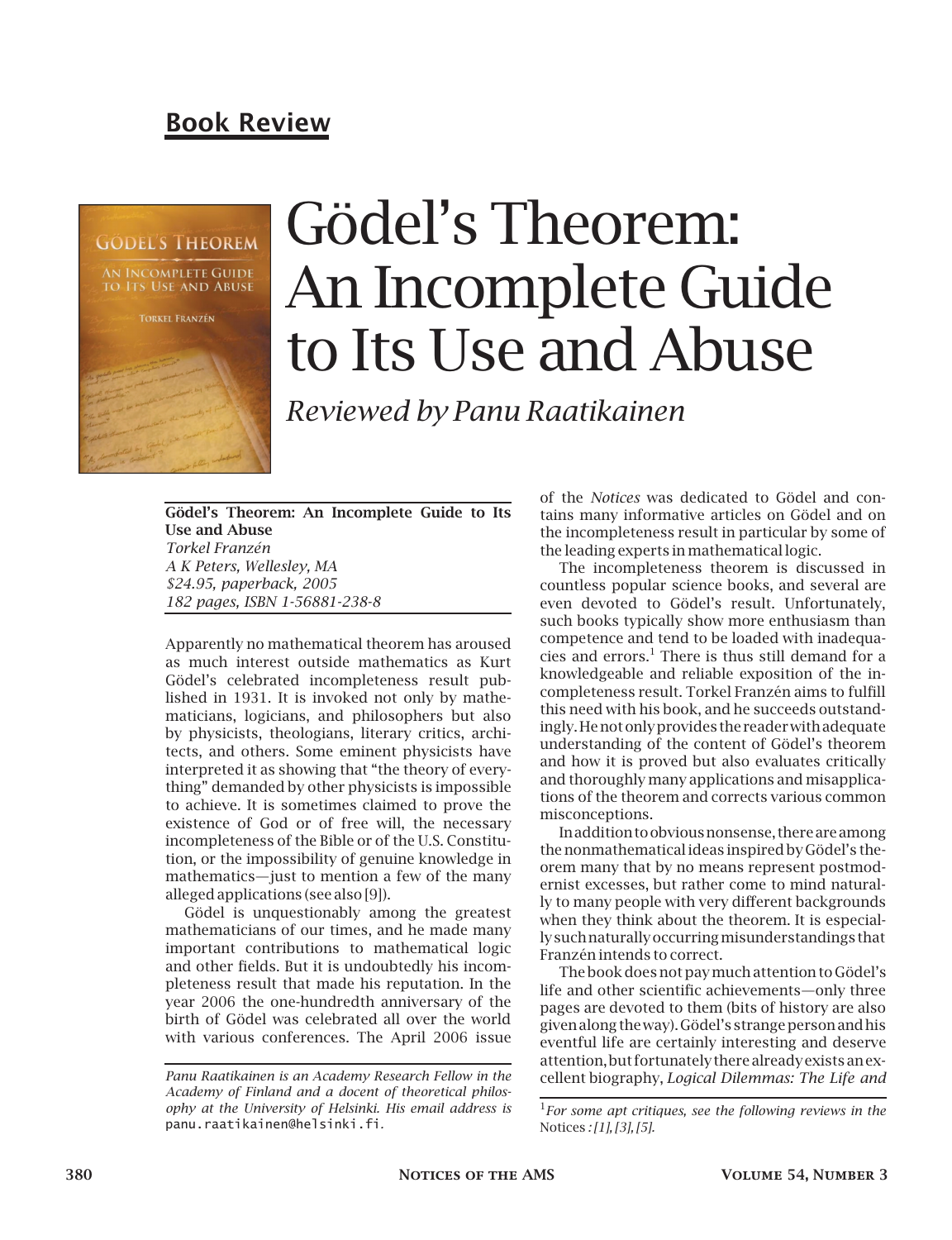*Work of Kurt Gödel* by John W. Dawson ([2]; see [1] for a review).

#### The Incompleteness Theorems

In order to understand Gödel's theorem, one must first explain the key concepts occurring in it: "formal system", "consistency", and "completeness". Very roughly, a *formal system* is a system of axioms equipped with rules of reasoning which allow one to generate new theorems. The set of axioms must be finite or at least decidable; i.e., there must be an algorithm that enables one to mechanically decide whether a given statement is an axiom or not (otherwise, one might stipulate, e.g., taking all true statements of arithmetic as axioms; such a theory is trivially complete but highly abstract and totally useless in practice).

A formal system is *consistent* if there is no statement for which the statement itself and its negation are both derivable in the system. Only consistent systems are interesting in this context, for it is an elementary fact of logic that in an inconsistent formal system every statement is derivable, and consequently such a system is trivially complete. And a formal system is *complete* if for every statement of the language of the system, either the statement or its negation can be derived (i.e., proved) in the system.

Gödel proved two different though related incompleteness theorems, usually called the first incompleteness theorem and the second incompleteness theorem. "Gödel's theorem" is sometimes used to refer to the conjunction of these two and sometimes to either—usually the first separately. Accommodating an improvement due to J. Barkley Rosser in 1936, the first theorem can be stated as follows:

*First incompleteness theorem*. Any consistent formal system *F* within which a certain amount of elementary arithmetic can be carried out is incomplete; there are statements of the language of *F* which can neither be proved nor disproved in *F*.

A common misunderstanding is to interpret Gödel's first theorem as showing that there are truths that cannot be proved. This is, as Franzén points out, incorrect, for the incompleteness theorem does not deal with unprovability in any absolute sense, but only unprovability in some particular axiom system. And for any statement *S* unprovable in a particular formal system *F*, there are trivially other formal systems in which *S* is provable. On the other hand, there is the extremely powerful standard axiom system of set theory (the so-called Zermelo-Fraenkel set theory, which is denoted as ZF, or, with the axiom of choice, ZFC), which is more than sufficient for the derivation of all ordinarymathematics. Now there are, by Gödel's theorem, arithmetical truths that are not provable

even in ZFC. Proving them would thus require a formal system that incorporates methods going beyond even ZFC. There is thus a sense in which such truths are not provable using today's "ordinary" mathematical methods and axioms or cannot be proved in a way that mathematicians would today regard as unproblematic and conclusive.

Gödel's second theorem concerns the limits of consistency proofs:

*Second incompleteness theorem*. For any consistent system *F* within which a certain amount of elementary arithmetic can be carried out, the consistency of *F* cannot be proved in *F* itself.

It is important to note that this result, like the first incompleteness theorem, is a theorem about formal provability (which is always relative to some formal system). It does not say anything about whether, for a particular theory T, the statement "T is consistent" can be proved in the sense of being shown to be true by a conclusive argument or by an argument acceptable by mathematicians. For many theories, this is perfectly possible.

Franzén describes in some detail but very informally the ideas of the proofs of the incompleteness theorems. Later, he also explains, again quite informally, the basic notions and results of the theory of computability, essential for proper understanding of the incompleteness results. Franzén also clarifies the relation of the incompleteness theorem to another result of Gödel which is often misleadingly called "the completeness theorem" and to the existence of so-called nonstandard models. The book ends with an appendix that gives a slightly more formal yet still easily understandable explanation of the incompleteness theorems. In all these cases, Franzén has done an admirable job. These sections provide an excellent ground for evaluating various alleged consequences of Gödel's theorem, to which we now turn.

#### Antimechanism, Faith, and Skepticism

There is a popular view according to which Gödel's theorem shows that the human mind cannot be any sort of computing machine but infinitely surpasses any machine. The alleged justification goes like this: For any formal system, which can be viewed as a computing machine generating theorems, Gödel's proof exhibits an unprovable sentence (often called the Gödel's sentence of the system). We humans can know the truth of this sentence, whereas the formal system or its corresponding machine cannot. There is thus—so the argument goes—something noncomputable about human thinking, perhaps even some irreducibly spiritual, nonmaterial component of the human mind. Such antimechanist conclusions have been drawn from Gödel's theorem, for example, by a philosopher, J. R. Lucas [4], and more recently by a distinguished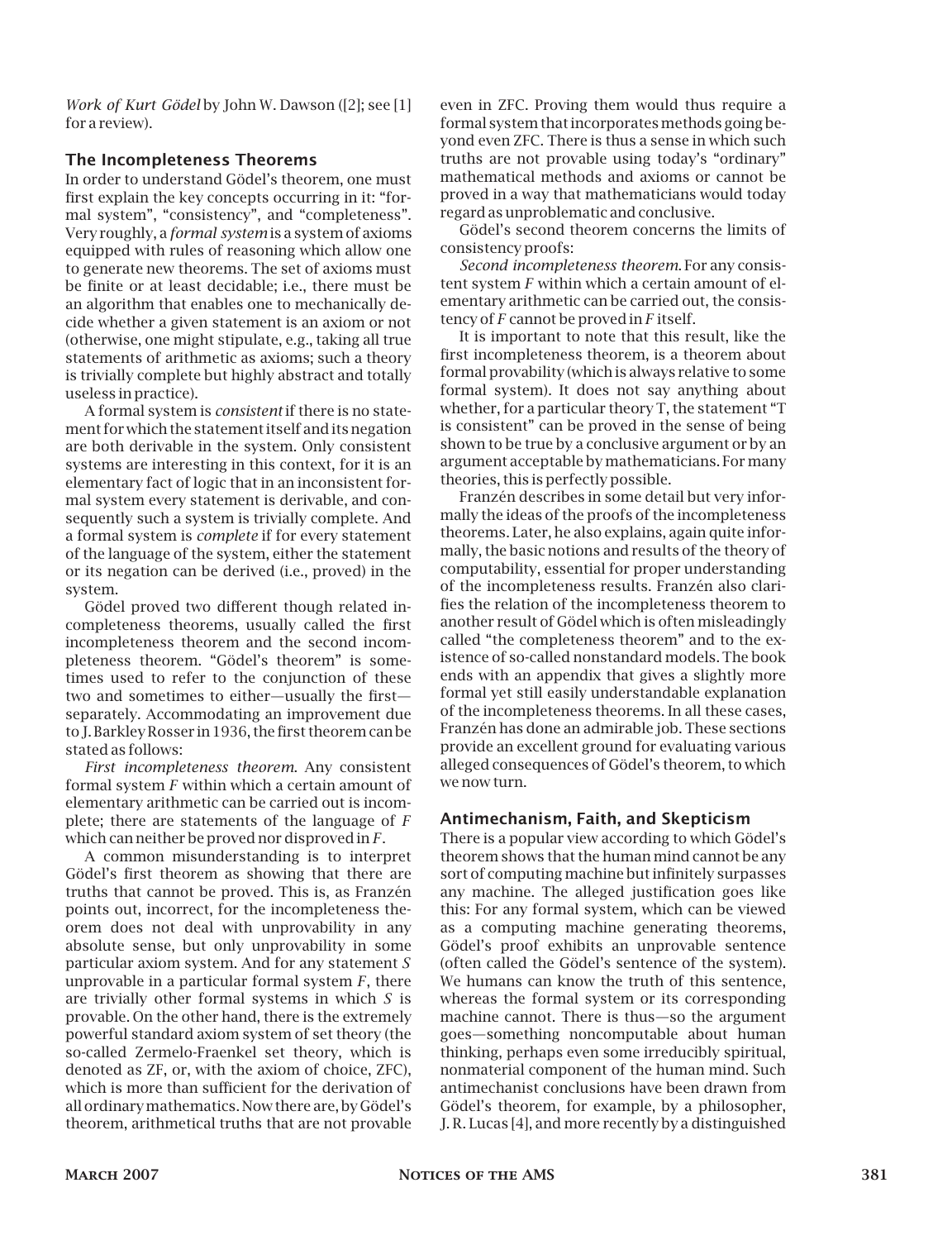mathematical physicist, Roger Penrose [6], [7], and these conclusions seem to enjoy some popularity. The idea is apparently quite natural and attractive, for it gets reinvented again and again.

Nevertheless, such conclusions are not justified on the basis of the incompleteness theorem. Franzén explains clearly why this is so: in general, we have no idea whether or not the Gödel sentence of an arbitrary system is true. What we can know is only that the Gödel sentence of a system is true if and only if the system is consistent, and this much is provable in the system itself. But in general we have no way of seeing whether a given system is consistent or not. Later in the book Franzén explores in some detail variants and ramifications of the Gödelian antimechanist argument and shows them all wanting.

Franzén then moves on to discuss various attempts to apply Gödel's theorem outside mathematics. It has been claimed that the incompleteness theorem demonstrates the incompleteness of the Bible, the U.S. Constitution, and Ayn Rand's philosophy of objectivism. He points out that such suggestions ignore the essential condition that the system must be capable of formalizing a certain amount of arithmetic. None of the mentioned "systems" have anything to do with arithmetic. Even worse, they are nothing like a formal system: they do not have an exactly specified formal language, a set of axioms, or rules of inference. Therefore, Gödel's theorem simply is not applicable in such contexts.

More reasonable have been attempts to apply the incompleteness theorem to physics. The hypothetical "theory of everything" (TOE) is sometimes taken to be an ideal of theoretical physics. However, such eminent physicists as Freeman Dyson and Stephen Hawking have invoked Gödel's theorem to suggest that there is no such theory of everything to be had. Now it seemsmore reasonable to assume that a formalization of theoretical physics would be the subject of the incompleteness theorem by incorporating an arithmetical component. Nevertheless, Franzén adds, Gödel's theorem tells us only that there is an incompleteness in the arithmetical component of the theory. Whether a physical theory is complete when considered as a description of the physical world is not something that the incompleteness theorem tells us anything about.

Franzén also discusses various theological conclusions drawn from Gödel's theorem. Abstracts from the *Bibliography of Christianity and Mathematics* declare, for example, that Gödel's theorem demonstrates that physicists will never be able to formulate a theory of physical reality that is final or that the human mind is more than just a logical machine. Such theological appeals to Gödel's theorem only recycle the above-discussed and deficient Gödelian arguments against the mechanist theory of mind and TOE. But there are some more specifically theological appeals to the incompleteness theorem. Some of these are simply preposterous, and others at best are based on analogies. Sometimes it is suggested that Gödel's theorem shows that the only possible way of avowing an unprovable truth is faith. But, first, Gödel did not exhibit any absolutely unprovable truths, only relative ones; and, second, if we have, on the basis of mathematical reasoning, absolutely no idea whether a given highly complex formal system is consistent or not, it is quite unclear how Christian faith (or anything else) could help.

Gödel's theorem is often thought to support some form of skepticism with regard to mathematics: it is contended thatwe cannot, strictly speaking, prove anything or that the consistency of our fundamental theories (such as ZFC) is shown to be doubtful. Franzén argues against such claims that nothing in Gödel's theorem in any way contradicts the view that we have absolutely certain knowledge about the truth of the axioms of the system and, consequently, of their consistency. We don't need Gödel's theorem to tell us that we must adopt some basic principles without proof. If we have no doubts about the consistency of, say, ZFC, there is nothing in the second incompleteness theorem to give rise to any such doubts. And if we do have doubts about the consistency of ZFC, we have no reason to believe that a consistency proof of ZFC given in ZFC itself would do anything to remove those doubts.

Franzén also devotes a brief chapter to the variants of incompleteness results arising from the so-called Algorithmic Information Theory, or the theory of Kolmogorov complexity, and especially the various philosophical interpretations of these results by Gregory Chaitin (one of the founders of this theory). For example, Chaitin claims that his results not only explain Gödel's incompleteness theorem but also are the ultimate, or the strongest possible, incompleteness results. Franzén first explains these results and then shows that such claims are in no way justified by mathematical facts (see also [8]).

### Concluding Remarks

This is a marvelous book. It is both highly competent and yet enjoyably readable. At some points there are even glimpses of humor, as when Franzén declares in the preface: "For any remaining instances of incompleteness or inconsistency in the book, I consider myself entirely blameless, since after all, Gödel proved that any book on the incompleteness theorem must be incomplete or inconsistent. Well, maybe not" (p. ix). At last there is available a book that one can wholeheartedly recommend for anyone interested in Gödel's